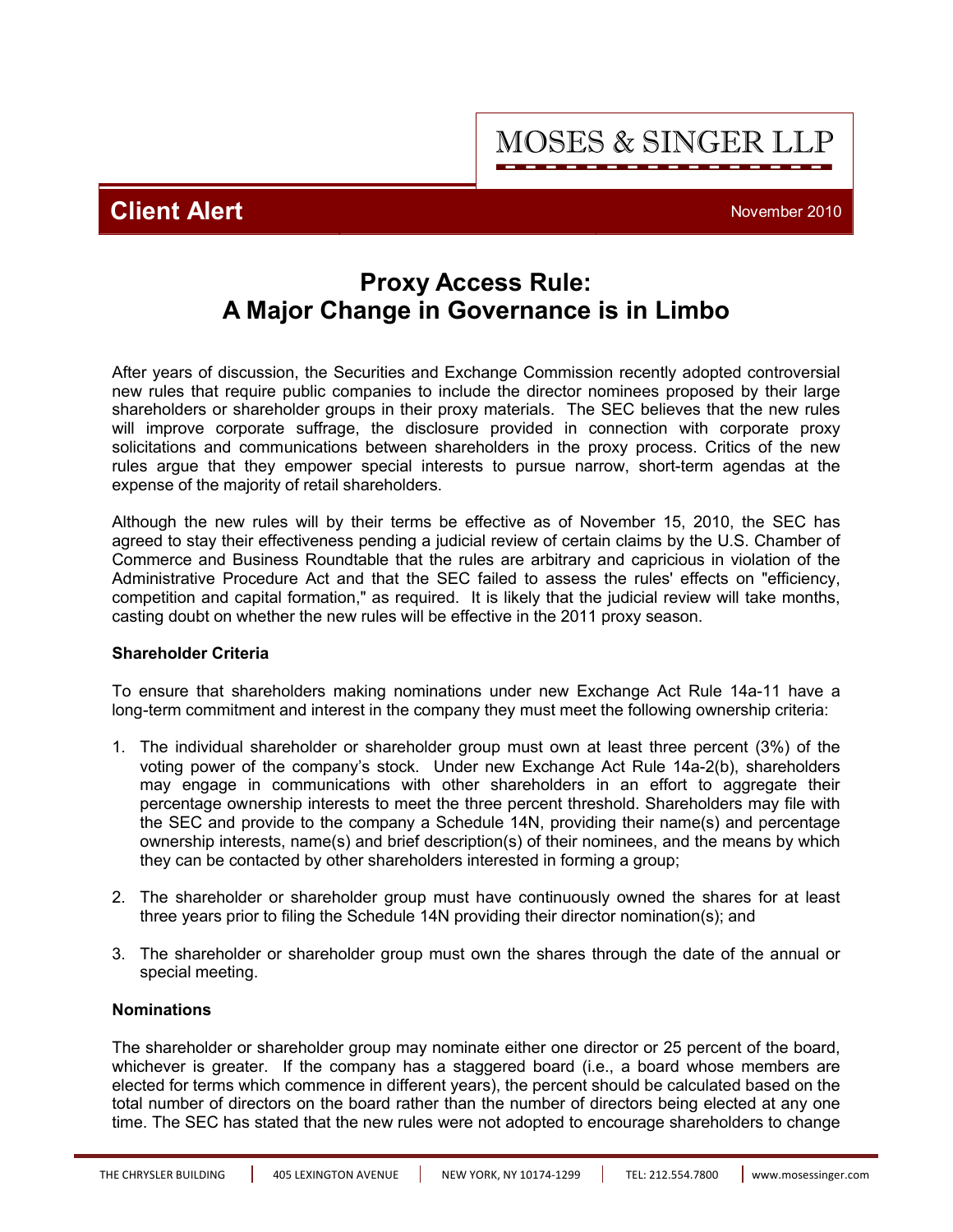control of a company, and the nominating shareholders must certify that they are not using new Exchange Act Rule 14a-11 to that effect.

Should the largest shareholder or shareholder group not make all the permitted nominations, then the next largest requesting shareholder or shareholder group's proposed nominees must be included in the proxy materials until all permitted director nominations have been provided. The director(s) listed on the proxy statement may change annually based on the largest shareholder or shareholder group at such time and its nomination(s). Prior years' nominees are not required to be included in the proxy statement, unless they continue to qualify as the nominees of the largest group.

To make the nominations, the shareholder or shareholder group must file with the SEC and provide to the company a Schedule 14N providing the nominee(s) name and not more than a 500 word statement per nominee.

The company is then required to include the shareholder nominee(s) on its proxy card, but may identify the shareholder or shareholder group that made such nomination(s), determine the order of the nominees and recommend whether shareholders should vote for, against, or withhold votes for such nominee(s).

#### **Amendment of Governing Documents**

In addition to providing shareholders with the opportunity to include specific director nominations under new Exchange Act Rule 14a-11, new Exchange Act Rule 14a-8 allows shareholders to make proposals, to be included in the company's proxy statement, to amend the company's governing documents with respect to procedures to nominate directors. New Exchange Act Rule 14a-8 limits the instances when a company can exclude a shareholder proposal in this context to when it would:

- · Disqualify a nominee who is standing for election;
- · Remove a director from office before his or her term expired;
- · Question the competence, business judgment or character of one or more nominees or directors;
- · Seek to include a specific individual in the company proxy materials for election of the board of directors (other than under the new Exchange Act Rule 14a-11); or
- · Otherwise could affect the outcome of the upcoming election of directors.

#### **Timing**

A Schedule 14N providing the nominee(s) name and statement(s) must be provided to the company and the SEC between 150 and 120 days prior to the anniversary date that the company mailed its proxy materials for the prior year's annual meeting. This means that for most companies, but for the stay, the new rules would have taken effect in the 2011 proxy season.

The new rules do not apply to foreign private issuers. For smaller reporting companies, defined as companies that have a public float of less than \$75 million, the application of the new rules will be delayed for three years. The SEC believes that the delayed effective date should allow the smaller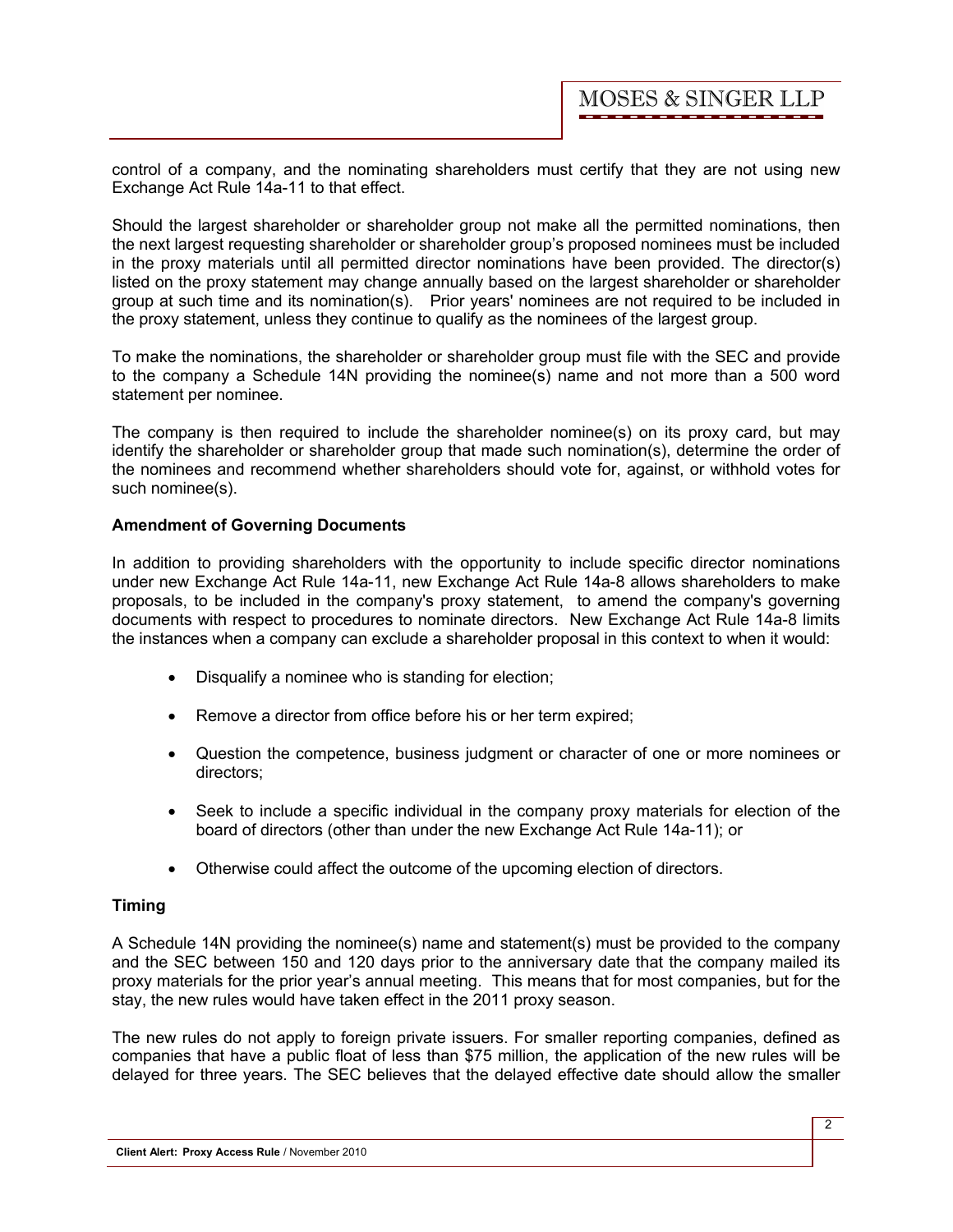reporting companies to observe how the new rules operate for the larger companies and allow them to better prepare for their own implementation.

However, as previously noted, within a few days of the new rules' adoption, the SEC agreed to stay its effectiveness pending judicial review of a challenge to its validity. Although expedited review has been sought, it is difficult to predict how long the review may take and its outcome. Therefore, the new rules may not be effective in the 2011 proxy season.

If you have any questions about this Client Alert, please contact:

**[Allan Grauberd](http://www.mosessinger.com/personnel/agrauberd/)** 212.554.7883 agrauberd@mosessinger.com

**[Arnold N. Bressler](http://www.mosessinger.com/personnel/abressler/)** 212.554.7636 abressler@mosessinger.com

**[Wai Y. Chan](http://www.mosessinger.com/personnel/wchan/)** 212.554.7602 wchan@mosessinger.com

**[Shari A. Ness](http://www.mosessinger.com/personnel/sness/)** 212.554.7894 sness@mosessinger.com

**[Carlos F. Ramirez](http://www.mosessinger.com/personnel/cramirez/)** 212.554.7826 cramirez@mosessinger.com

**[Mary Kostopoulos](http://www.mosessinger.com/personnel/mkostopoulos/)** 212.554.7802 mkostopoulos@mosessinger.com

# **MOSES & SINGER LLP**

Moses & Singer's [Corporate, Securities and M&A](http://www.mosessinger.com/CorporateSecuritiesandMandA/) practice represents clients concerning ongoing securities and regulatory matters, including periodic reporting under the Securities Exchange Act of 1934. We advise clients regarding corporate governance, stockholders meetings, listing requirements of securities exchanges, development and implementation of equity incentive plans, investor relations and analyst issues, PCAOB concerns, securities litigation and the broad spectrum of regulatory matters applicable to public issuers. Our representation extends to matters arising under the Securities Act of 1933, the Securities Exchange Act of 1934, the Trust Indenture Act of 1939, the Investment Company Act of 1940 and the Investment Advisors Act of 1940.

Since 1919, [Moses & Singer](http://www.mosessinger.com/index.php) has provided legal services to diverse businesses and to prominent individuals and their families. Among the firm's broad array of U.S. and international clients are leaders in banking and finance, entertainment, media, real estate, healthcare, advertising, and the hotel and hospitality industries. We provide cost-effective and result-focused legal services in the following primary areas:

- Advertising
- · Asset Protection
- · Banking and Finance
- · Business Reorganization, Bankruptcy and Creditors' Rights
- · Corporate, Securities and M & A
- · Employment and Labor
- · Entertainment
- · Healthcare
- · Hotel and Hospitality
- Intellectual Property
- · International Trade
- Internet/Technology
- · Legal Ethics & Law Firm Practice
- · Litigation
- · Matrimonial and Family Law
- · Privacy
- · Private Funds
- · Promotions
- · Real Estate